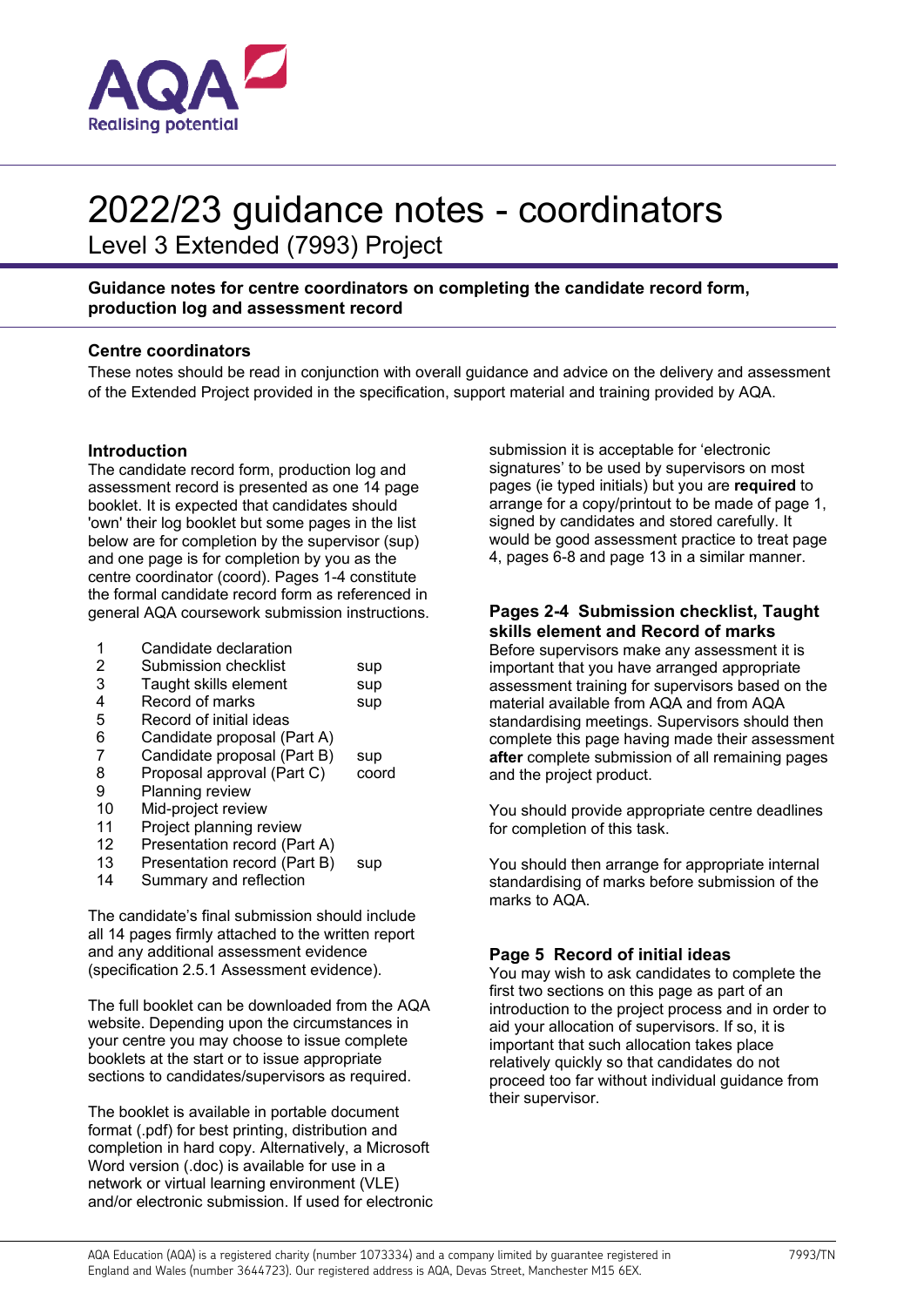## **Pages 6 and 7 Candidate proposal (Parts A and B)**

These pages form part of the required project approval process. You may wish to provide deadlines or 'windows' for completion of these pages by candidates and their supervisors.

It is important to ensure that these pages are completed before substantive work is undertaken and that both supervisors and candidates understand the need for your formal approval before any major investment in planning, resources or time.

## **Page 8 Proposal approval (Part C)**

You should ensure that this page is completed in a timely manner and that pages 6, 7 and 8 are promptly returned/made available to the candidate.

Supervisors are provided with a basic checklist (specification 2.4):

- 1. Does the working title of the project and proposed action allow the student to investigate and to access the higher-level concepts and skills in the assessment objectives, i.e. plan, research, analyse, evaluate and explain, rather than simply describe and narrate?
- 2. Are the working title and proposed action clear and focused on an issue which can be managed within the timescale, available resources and word total?
- 3. Do the working title and proposed action indicate that the student will be capable of investigating and researching the topic or carrying out the activity or task independently?
- 4. Is there a danger that the student will be unable to approach the project impartially and in a balanced way?
- 5. Is the student likely to face difficulties understanding the concepts associated with the project topic?

Before approving the project and allowing substantive work to proceed, you are required to satisfy yourself that the project as proposed can meet the learning outcomes, aims and requirements as described in the specification (particularly 1.3 Learning outcomes, 2.1 Aims, and 2.5.1 Assessment evidence).

The supervisor will also have confirmed that no work to be submitted for the Extended Project

Qualification is also to be submitted, or has been submitted, for any other accredited qualification(s). You should be satisfied that this is the case, investigating if necessary. If the project is properly extending work completed for other qualifications it is good practice to ensure that a copy of that work is made so that it is available to yourself and the supervisor at the time of final assessment.

Where a project is to be an individual contribution to a group product you should be satisfied that the proposals are each the work of individual candidates who have outlined clearly defined and distinct work. Groups should not contain more than four members.

It is important to remember that you are giving approval of an initial plan that will be developed and built upon by the candidate.

In approving a project, you may wish to add advice on this page but it is important that you do not unnecessarily remove the autonomy of the candidate (eg "You may find it helpful, after some further research, to discuss with your supervisor a more defined/focused question." rather than "You must focus your work more so change your title to, '……'."). It is for the supervisor to give guidance in discussion with the candidate and for the candidate to decide and implement their own plan.

You should approve the project 'subject to the implementation of the centre coordinator's recommendations' where it is essential that your recommendations are met (eg for ethical or health and safety reasons). They must be clearly stated and moderators will expect any such additional requirements to be met before any marks are awarded.

If you cannot approve the project the candidate and/or supervisor should complete a new proposal. Only the finally approved proposal/approval need be included in the final document for submission but the candidate might be expected to refer, in describing their planning, to the discussion this process will have initiated.

If you are the centre coordinator but also the candidate's supervisor you should arrange to discuss the proposal with another appropriate person at your centre (your lead assessor, your line manager, the examinations officer or another experienced supervisor) and have them countersign this page.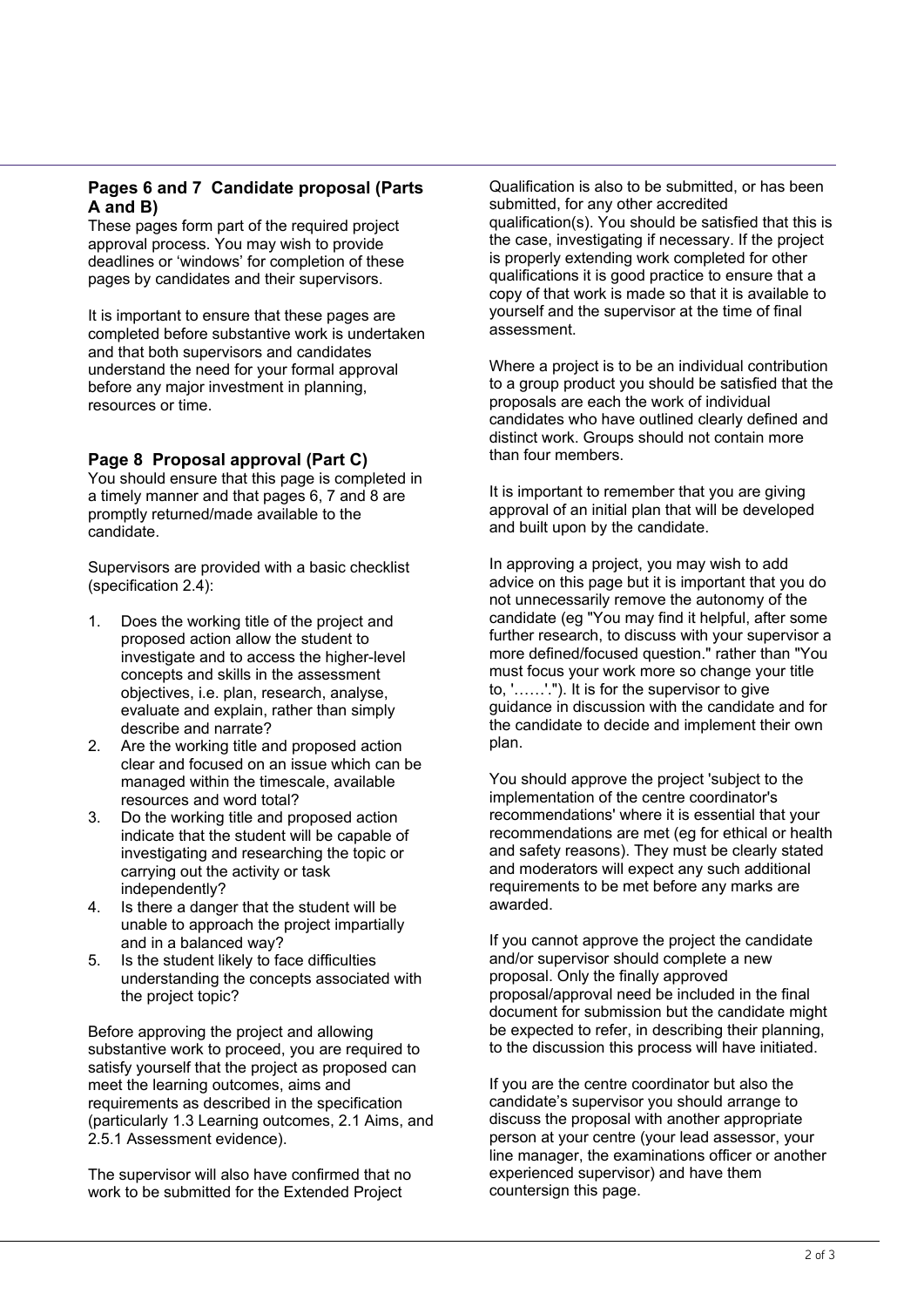AQA offers further training and accreditation for Centre Coordinators. You should seek advice from your appointed adviser (a member of the moderation team) or contact the subject office (aqaprojects@aqa.org.uk) if in doubt on the approval of any project.

## **Page 13 Presentation record (Part B)**

This page, completed by the supervisor, provides assessment evidence of the presentation. The required elements are:

- 1. evidence of form and content
- 2. evidence of quality of delivery
- 3. evidence of understanding (issues and/or process) shown by the candidate in response to questions.

Presentations may take a variety of forms and it may be appropriate to provide additional assessment evidence (eg extracts of recordings with accompanying notes, witness statements from audience members, copies of handouts, printouts of presentation slides, speaker's notes).

In the particular circumstances of presentations in your centre you may wish to use your own version of this form. This is permissible as long as it includes formal confirmation by the supervisor that the evidence requirements are met.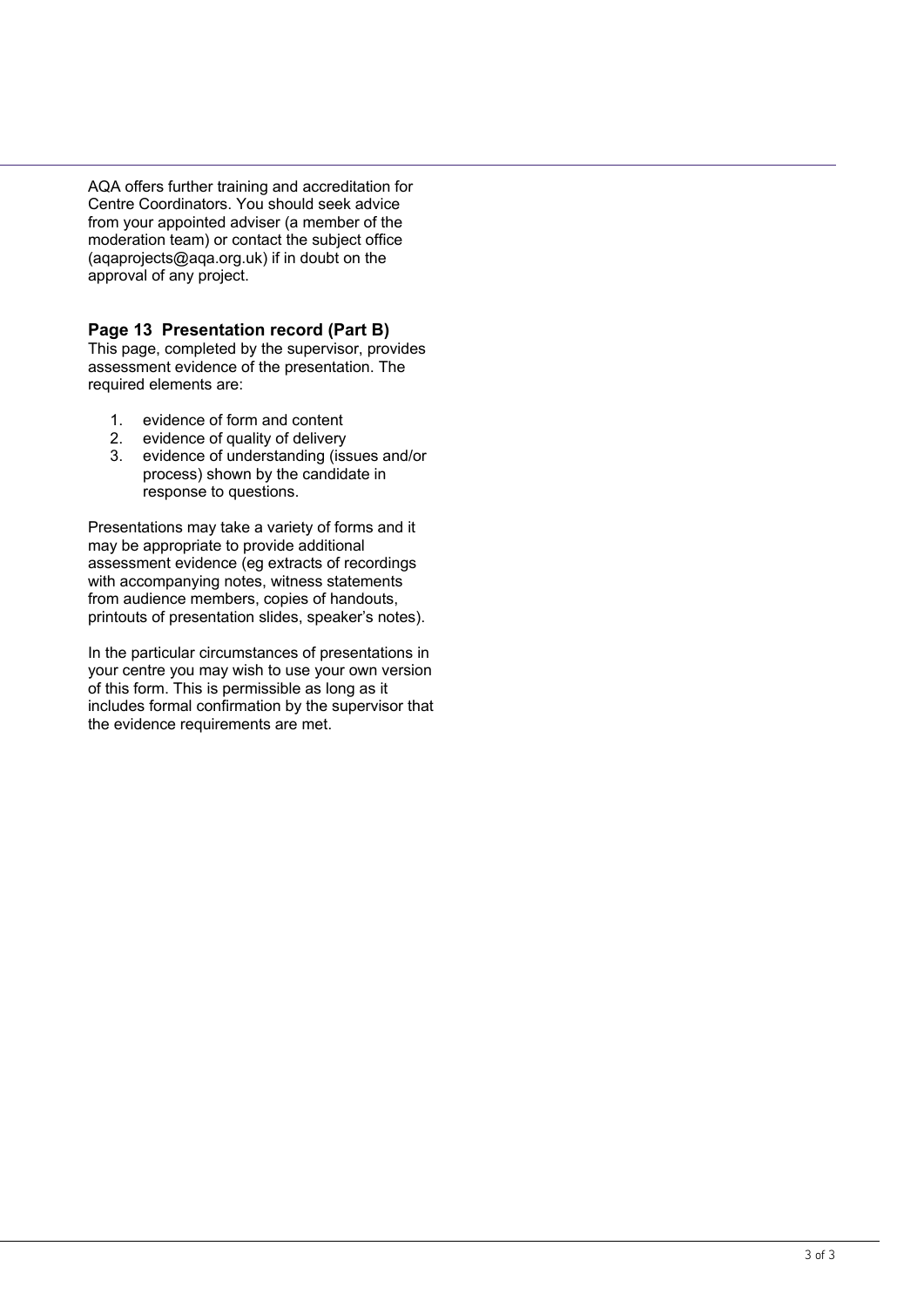

## 2022/23 guidance notes - supervisors

Level 3 Extended (7993) Project

## **Guidance notes for supervisors on completing the Candidate record form, production log and assessment record**

### **Supervisors**

These notes should be read in conjunction with the specification and guidance provided by your centre coordinator.

## **Introduction**

The candidate record form, production log and assessment record is presented as one 14 page booklet. It is expected that candidates should 'own' their log booklet but some pages in the list below are for completion by you as the supervisor (sup) and one page is for completion by your centre coordinator (coord). Your signature on these pages confirms the candidate's record of these significant review meetings. Pages 1-4 constitute the formal candidate record form as referenced in general AQA coursework submission instructions.

1 Candidate declaration

| sup |
|-----|
|     |

| 3 | Taught skills element | sup |
|---|-----------------------|-----|

| Record of marks<br>sup |  |  |
|------------------------|--|--|
|                        |  |  |

- 5 Record of initial ideas<br>6 Candidate proposal (F
- 6 Candidate proposal (Part A)<br>7 Candidate proposal (Part B)
- $C$ andidate proposal  $(Part B)$  sup
- 8 Proposal approval (Part C) coord
- 9 Planning review
- 10 Mid-project review
- 11 Project planning review
- 12 Presentation record (Part A)
- 13 Presentation record (Part B) sup
- 14 Summary and reflection

The candidate's final submission should include all 14 pages firmly attached to the written report and any additional assessment evidence (specification 2.5.1 Assessment evidence).

Depending upon the circumstances in your centre your coordinator may be issue complete booklets at the start or appropriate sections as required.

You may be provided with hard copy booklets or electronic versions on a network or virtual learning environment (VLE). If you are using electronic versions it is acceptable for 'electronic signatures' to be used on most pages (ie typed initials) but your centre will require a copy/printout to be made

of page 1, signed by the candidate. Your coordinator may treat page 4, pages 6-7 and page 13 in a similar manner.

## **Pages 2-4 Submission checklist, Taught skills element and Record of marks**

**After** complete submission of all remaining pages, the project product and the presentation you should make your assessment and complete these pages.

Your coordinator will have made appropriate arrangements for internal standardising and/or assessment training.

Your coordinator is likely to set centre deadlines for completion of this task that may involve you in further centre moderation procedures if necessary.

## **Page 6 and 7 Candidate proposal (Parts A and B)**

These pages form part of the required project approval process. Your coordinator may provide deadlines or 'windows' for completion of these pages by your candidate(s) and yourself.

It is important to ensure that these pages are completed before substantive work is undertaken. Recognise that formal approval by your centre coordinator on behalf of AQA should be obtained before any major investment in planning, resources or time.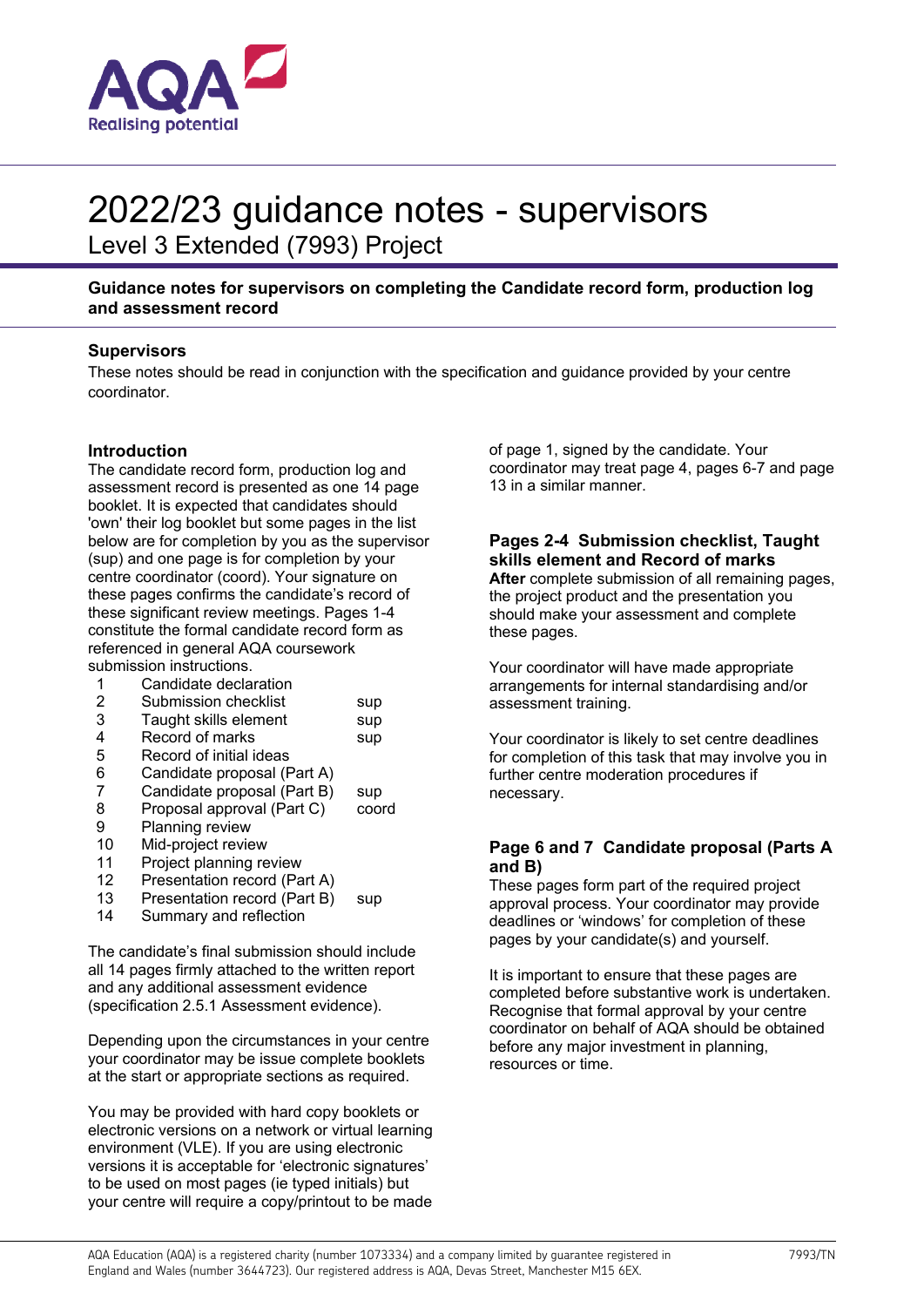## **Page 7 Candidate proposal (Part B)**

You should complete the page based on information provided by the candidate on page 6 and your background knowledge gained through initial discussion.

You may find it helpful to refer to the following basic checklist (specification 2.4):

- 1. Is the topic to be researched, or the activity or task to be carried out, suitable for the Extended Project?
- 2. Does the title of the project and proposed action allow the learner to investigate and to access the higher-level concepts and skills in the learning outcomes and assessment objectives, ie plan, research, analyse, evaluate and explain, rather than simply describe and narrate?
- 3. Are the title and proposed action clear and focused on an issue which can be managed within the timescale, available resources and word total?
- 4. Do the title and proposed action indicate that the learner will be capable of investigating and researching the topic or carrying out the activity or task independently and within appropriate ethical or methodological guidelines?
- 5. Is there a danger that the learner will be unable to approach the project impartially and in a balanced way?
- 6. Is the learner likely to face difficulties understanding the themes and issues associated with the project topic?
- 7. Does the project topic complement and develop the main learning programme and/or support the learner's progression and development?

You should ensure that you provide, succinctly, evidence that will satisfy your coordinator and AQA moderators that the project as proposed can meet the learning outcomes, aims and requirements as described in the specification (particularly 1.3 Learning outcomes, 2.1 Aims, and 2.5.1 Assessment evidence).

You are also asked to confirmed that no work to be submitted for the Extended Project Qualification is also to be submitted, or has been submitted, for any other accredited qualification(s). You should be satisfied that this is the case, approaching subject teachers if necessary. If the project is properly extending work completed for other qualifications it is good practice to ensure that a copy of that work is made so that you have it available when you

make the final assessment.

Where a project is to be an individual contribution to a group product you must discuss each proposal with the candidates individually and confirm that they have outlined clearly defined and distinct work. Groups should not contain more than four members.

If you are unsure about any aspect of the feasibility or validity of the proposal as an extended project you should seek advice from your centre coordinator who may, in turn, approach AQA for further advice if necessary.

When complete the proposal (pages 6 and 7) should be submitted promptly to your centre coordinator.

It would be good assessment practice to keep copies of pages 6, 7 and 8 for your own records.

## **Page 13 Presentation record (Part B)**

This page provides assessment evidence of both the content and of the quality of the presentation. The required elements are:

- 1. evidence of form and content
- 2. evidence of quality of delivery
- 3. evidence of understanding (issues and/or process) shown by the candidate in response to questions.

Presentations may take a variety of forms and it may be appropriate to provide additional assessment evidence (eg extracts of recordings with accompanying notes, witness statements from audience members, copies of handouts, printouts of presentation slides, speaker's notes).

Your coordinator may provide an alternative record form more appropriate to the particular circumstances of presentations in your centre. This is permissible as long as it includes formal confirmation by you that the evidence requirements were met.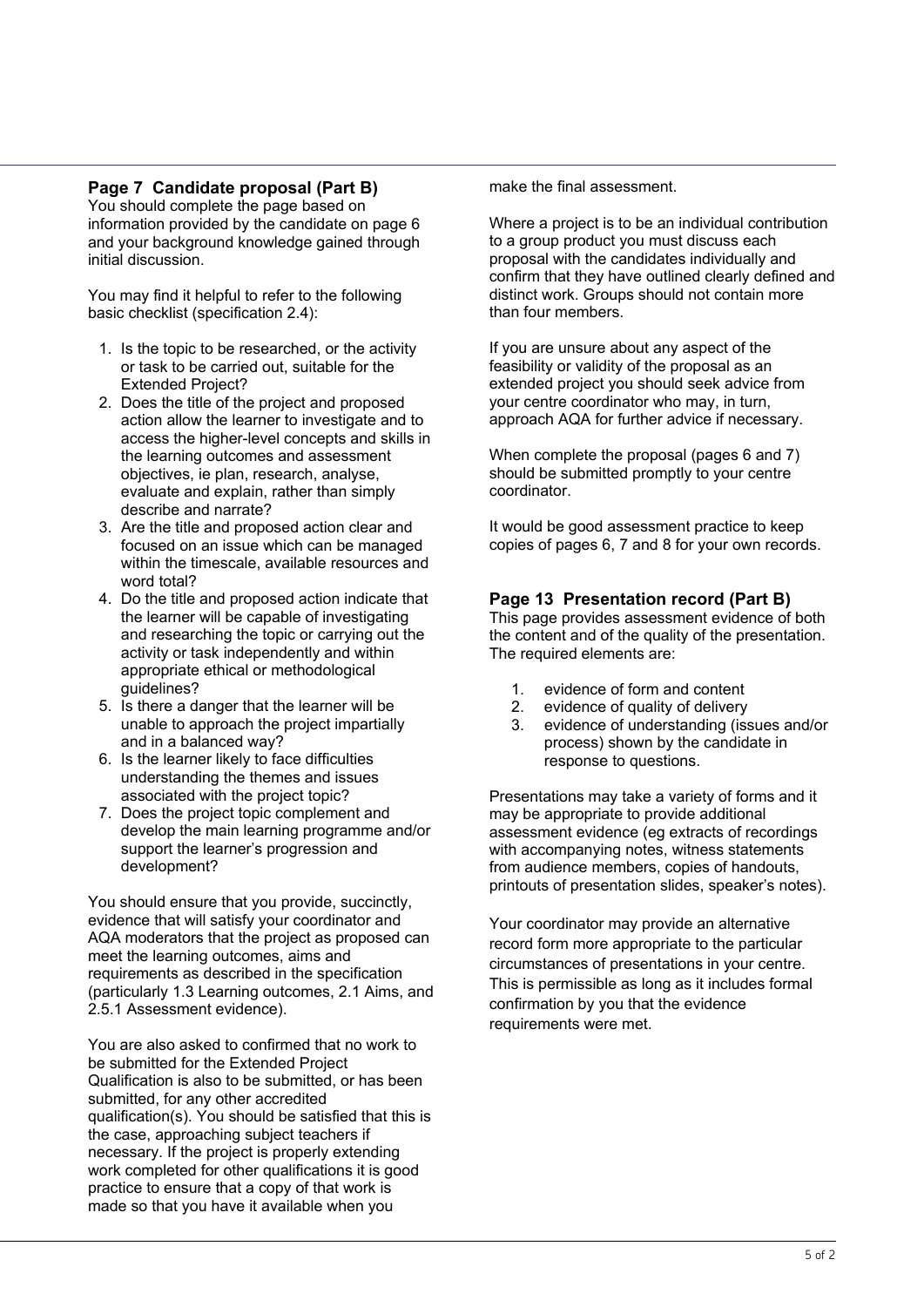

# 2022/23 guidance notes - candidates

Level Extended (7993) Project

**Guidance notes for candidates on completing the candidate record form, production log and assessment record** 

## **Candidates**

These notes should be read in conjunction with the guidance provided by your supervisor.

### **Introduction**

As you work on your extended project you are asked to keep a brief record of your work as it progresses and your reflections upon the process. This will be used as part of the assessment of your developing skills and should provide a useful framework for your planning.

It is intended that the notes you add should be succinct - brief and to the point. You may add further material (copies of planning notes, research notes, drafts, etc) but in most cases your supervisor, having seen and noted them, will advise you that this is unnecessary. It is important that you pay some attention along the way to what you are doing and how you are doing it rather than simply concentrating on the end product. The log is a record of your journey, not an end in itself.

The candidate record form, production log and assessment record is presented as one 14 page booklet. The record as a whole is yours, but some pages in the list below (indicated by the † symbol) are for completion by school/college staff. The remaining pages are for completion by you – in some cases you need to ask your supervisor to countersign your record of significant review meetings.

|    | Candidate declaration        |  |
|----|------------------------------|--|
| 2  | Submission checklist         |  |
| 3  | Taught skills element        |  |
| 4  | Record of marks              |  |
| 5  | Record of initial ideas      |  |
| 6  | Candidate proposal (Part A)  |  |
| 7  | Candidate proposal (Part B)  |  |
| 8  | Proposal approval (Part C)   |  |
| 9  | Planning review              |  |
| 10 | Mid-project review           |  |
| 11 | Project planning review      |  |
| 12 | Presentation record (Part A) |  |
| 13 | Presentation record (Part B) |  |
| 14 | Summary and reflection       |  |

Your final submission will include all 14 pages firmly attached to your written report and any additional assessment evidence.

Depending upon the circumstances in your school/college your supervisor may issue complete booklets at the start or with appropriate sections as required.

You may be provided with hard copy booklets or electronic versions on a network or virtual learning environment (VLE). If you are using electronic versions your supervisor will require you to sign a copy/ printout of page 1. Your supervisor may treat page 6 in a similar manner.

## **Page 1 Candidate declaration**

You should complete this page when you have finished your project and presentation. All other pages (except pages 2-4) should be complete. Follow your supervisor's instructions for submitting your work.

## **Pages 2-4 Submission checklist, Taught skills element and Record of marks**

These pages are for completion by your supervisor after you have finally submitted your work. You should leave them blank. Note that the marks your supervisor records may later be modified during an internal standardisation process within your school/college or by AQA moderation of the marks at your centre.

## **Page 5 Record of initial ideas**

You should complete this page during or after your first meeting(s) with your supervisor to discuss your project and plan your project proposal.

Your supervisor may ask you to complete the first two sections in preparation for your first meeting,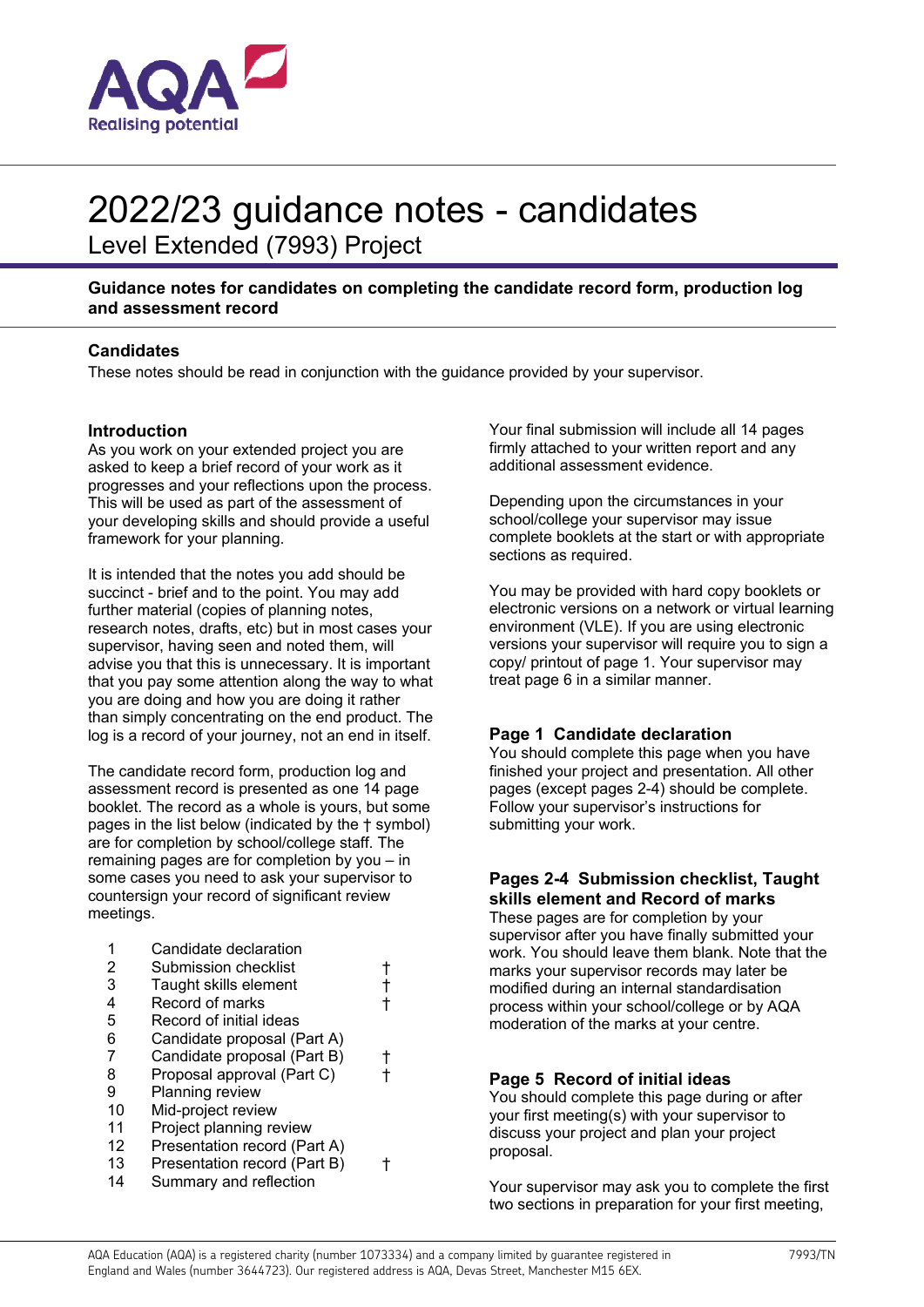or your centre may ask you to complete the first two questions before allocating you a supervisor.

If you do not complete the page during your meeting you should ensure that your supervisor sees your record and has the opportunity to comment before you complete page 5.

### **Page 6 Candidate proposal (Part A)**

This page is part of a formal approval process of your project by AQA. It is important that you complete the form succinctly but accurately. It is the initial proposal and it is expected that you will develop and refine your ideas as your work progresses.

Your proposal should be based upon your preliminary discussions with your supervisor who will give you instructions on how you have to formally submit this page.

### **Pages 7 and 8 Candidate proposal and approval (Parts B and C)**

These pages are for completion by your supervisor and the Extended Project Qualification coordinator accredited by AQA in your centre. Your supervisor should be able to give you information on the approval process at your school/college.

The forms should be returned to you soon after you submit your project proposal. It is important that your project is formally approved before you make any major investment in planning, resources or time.

### **Page 9 Planning review**

You should complete this page during or after your meeting with your supervisor to discuss your project's approval (the return of page 8).

Your supervisor may ask you to complete the first question in preparation for your meeting. If you do not complete the page during your meeting you should ensure that your supervisor sees (and initials) the page and has the opportunity to comment before you proceed too far with your work.

### **Page 10 Mid-project review**

You should complete this page during or after this major meeting with your supervisor to discuss your progress and the project production. Your

supervisor will agree with you the appropriate point to hold this 'mid-project review' but it is likely to be when you have completed most of your research and/or preparatory work and before commencing the writing of your report or any other final production.

It is at this meeting that you will confirm aims for your final project product (which may have changed from your initial proposal - in title or form - as your work developed) and discuss provision of any additional assessment evidence that your supervisor may suggest.

You may also wish to discuss plans for your final presentation.

If you do not complete the page during your meeting you should ensure that your supervisor sees your record and has the opportunity to comment before you proceed too far towards completing your work.

### **Page 11 Project product review**

You should complete this page during or after your meeting with your supervisor when you are at or near the completion of your project product.

If you do not complete the page during your meeting you should ensure that your supervisor sees your record and has the opportunity to comment before final submission.

### **Page 12 Presentation record (Part A)**

This page forms a record of your planning for your presentation. You should complete it as you prepare and rehearse.

It is important that you discuss the practicalities and organisation of your presentation with your supervisor.

### **Page 13 Presentation record (Part B)**

This page is for completion by your supervisor. You should have it completed and returned to you soon after your presentation.

### **Page 14 Summary and reflection**

This page should be completed after all your project work and the presentation have been completed. You may also have had a final celebratory meeting with your supervisor.